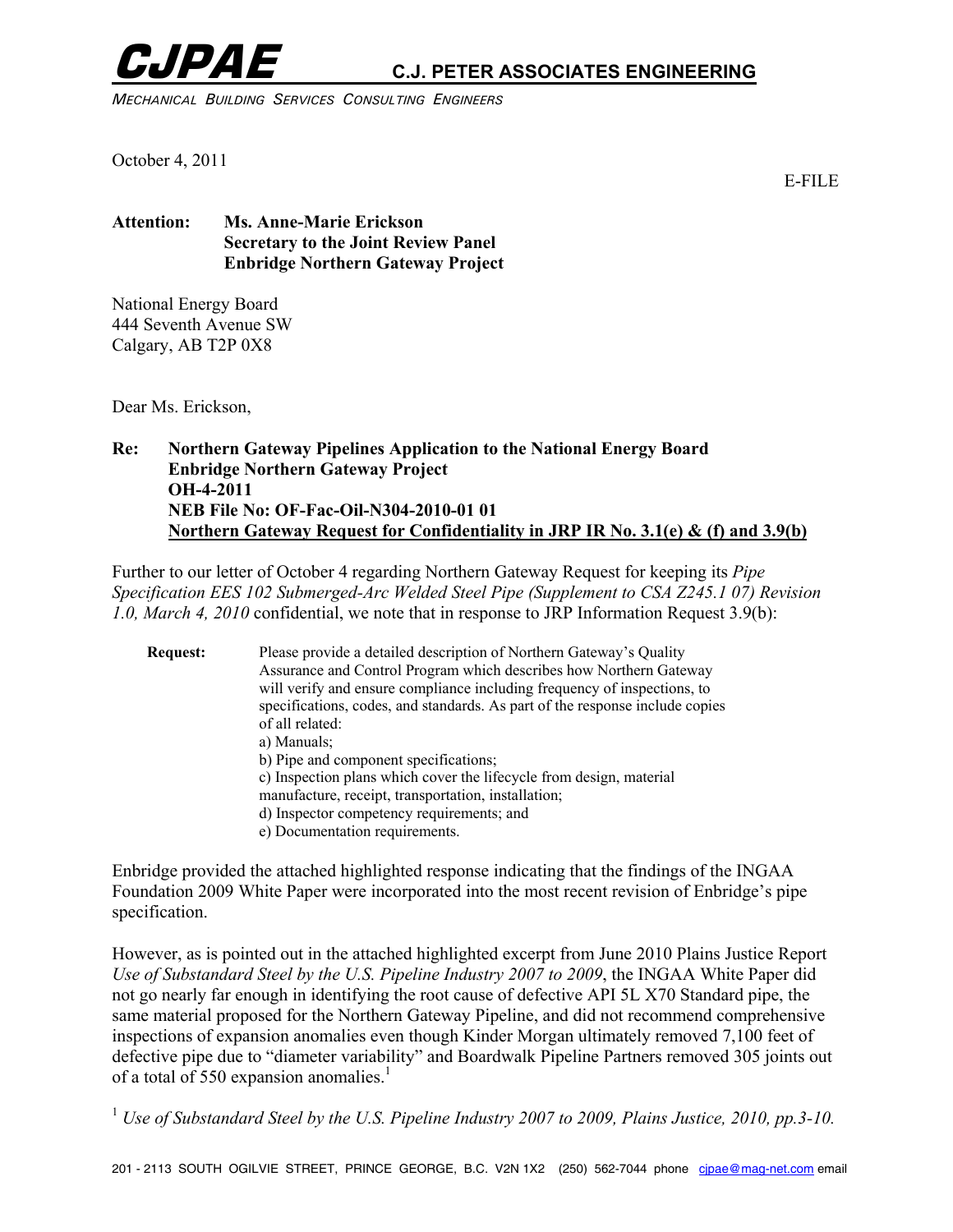It should be noted that the above referenced report summarizes 3,710 pages of information released by the Pipeline Hazardous Materials Safety Administration in response to a Freedom of Information Act request submitted by a number of groups in September 2009.

It appears that Enbridge's request to file its pipe specification confidentially is more of an attempt to prevent the honest debate on defective pipeline materials and failures occurring in the US from spilling over into the Canadian arena, than it is to protect commercial and technical information which would compromise Enbridge's competitive interests.

The above referenced report actively encourages greater transparency and public debate over pipeline safety standards, something which a JRP's acquiescence in granting a confidentiality order to Enbridge would further limit. All parties would do well to contemplate the following quotation from page 1, substituting the initials NEB for PHMSA:

"Public confidence in pipeline safety will only be increased by greater regulatory transparency, increased opportunities for public participation, and a demonstration that PHMSA will respond aggressively to the increasing need to update and improve pipeline safety standards."<sup>2</sup>

Yours very truly, C.J. PETER ASSOCIATES ENGINEERING

Chris Peter, P.Eng. LEED® AP cp/ **Attachments** 

cc. Kenneth MacDonald VP, Law and Regulatory Affairs, Northern Gateway Pipelines Inc.

- cc. Abby Dorval, Manager, Regulatory Affairs, Northern Gateway Pipelines Inc.
- cc. Richard Neufeld, Q.C.Barrister & Solicitor, Fraser Milner Casgrain.
- cc. The Federal Government Participants

cc. The Haisla Nation

cc. Josette Wier

*2 Use of Substandard Steel by the U.S. Pipeline Industry 2007 to 2009, Plains Justice, 2010, p.1.*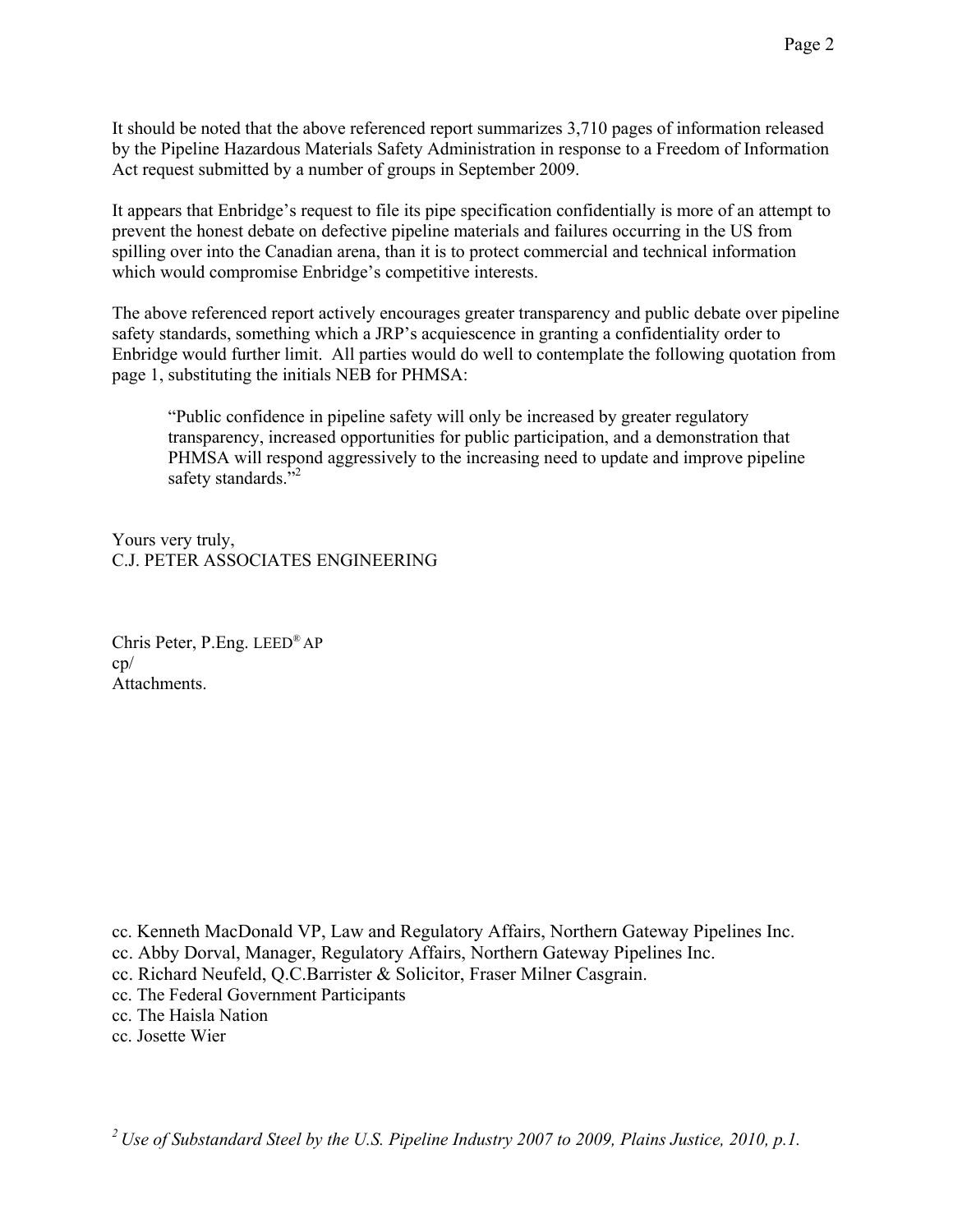(f) Enbridge's Design Standards listed in reference iv) have previously been filed confidentially with the Board. Please see Attachment JRP IR 3.1 f) that provides a list of the Design Standards and the corresponding dates on which they were provided to the Board. The submission of Enbridge's Specifications for Facility Construction is subject to a separately filed request to file this information confidentially with the JRP.

Northern Gateway seeks to file Enbridge's "Specifications for Facility Construction FCS01 through FCS20" (the "Facility Construction Specifications") confidentially. The Facility Construction Specifications contain both commercial and technical information and are original documents that were developed by Enbridge subject matter experts. As such, the Facility Construction Specifications are proprietary in nature and are not intended for public distribution. The circulation of the Facility Construction Specifications has consistently been controlled by Enbridge; they are only provided to construction contractors, and only after confidentiality is assured through agreement.

#### **JRP IR 3.9(b)**

In JRP IR 3.9(b), the JRP requested Northern Gateway to:

Please provide a detailed description of Northern Gateway's Quality Assurance and Control Program which describes how Northern Gateway will verify and ensure compliance including frequency of inspections, to specifications, codes, and standards. As part of the response include copies of all related: …

b) Pipe and component specifications; …

Northern Gateway has provided the following response:

Enbridge was part of the Industry group assembled under the auspices of the INGAA Foundation in 2009 to respond to PHMSA Advisory Bulletin ADB-09-01 "Potential Low and Variable Yield and Tensile Strength and Chemical Composition Properties in High and Variable Yield and Tensile Strength and Chemical Composition Properties in High<br>Strength Line Pipe". This study group released a White Paper: "Identification of Pipe with Low and Variable Mechanical Properties in High Strength, Low Alloy Steels" in September 2009. A copy of this paper is included as Attachment JRP IR 3.9 b). The findings of this study group were incorporated in the most recent revision of Enbridge's pipe specification: EES102-(2010), which supplements CSA Z245.1 07. The submission of this specification is subject to a separately filed request to file this information confidentially with the JRP. …

Northern Gateway seeks to file Enbridge's "Pipe Specification EES 102 Submerged-Arc-Welded Steel Pipe (Supp to CSA Z245.1-07) Revision 1.0, March 4, 2010", (the "Pipe Specification") confidentially. The Pipe Specification contains both commercial and technical information that was recently reviewed and updated by an external consultant retained by Enbridge, a recognized expert in materials, design, quality, manufacturing and metal industries. As such, the Pipe Specification is proprietary in nature and is not intended for public distribution. Enbridge and Northern Gateway have consistently treated this information as confidential information.

Northern Gateway submits that the need to prevent disclosure of the Design Report, the Facility Construction Specifications, and the Pipe Specification (collectively the "Confidential Information") outweighs the public interest in disclosure of orders and proceedings of the JRP.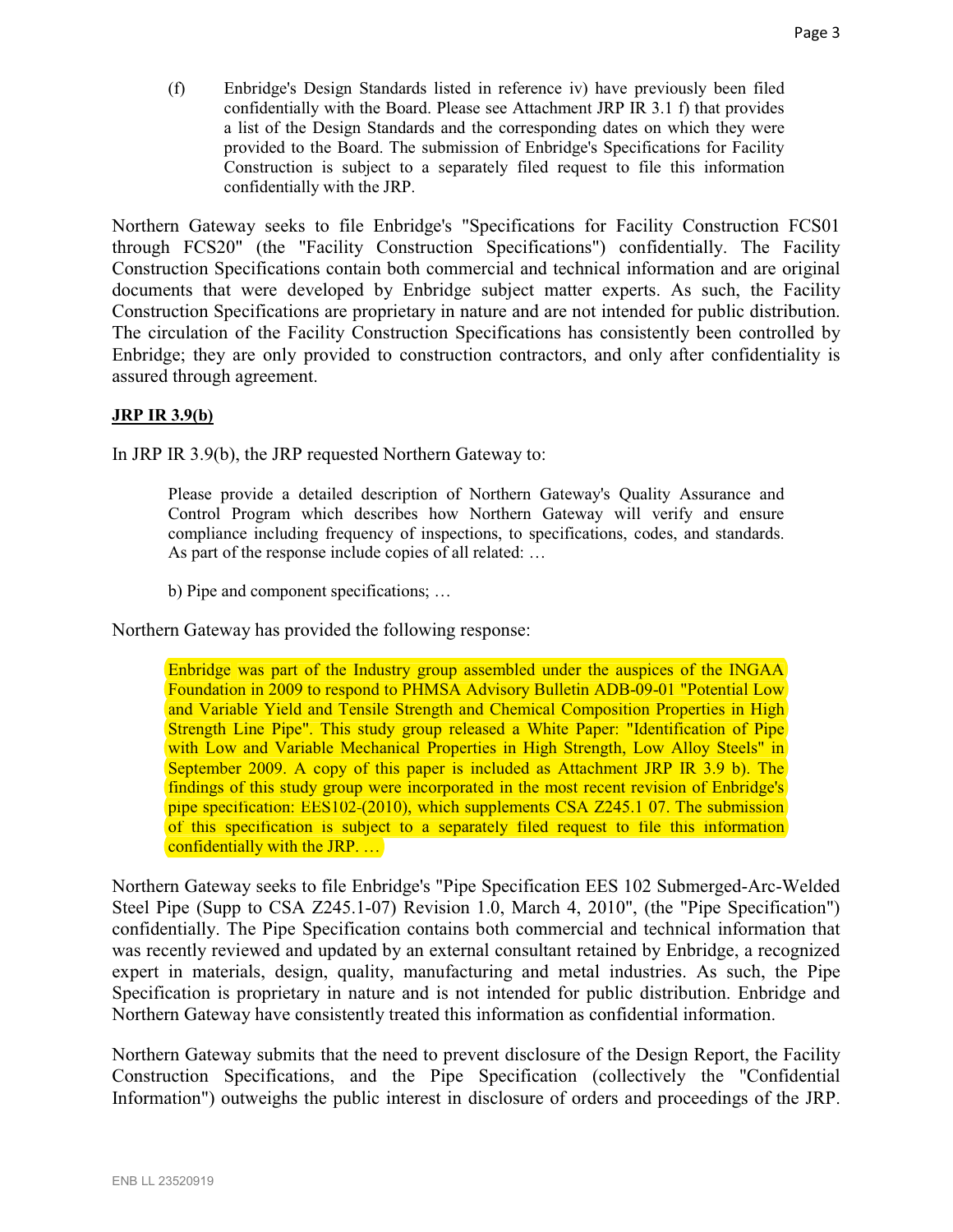problem was identified only through high resolution caliper testing. Ultimately, PHMSA and the industry concluded that this problem was of sufficient gravity to require the removal and replacement of hundreds of pipe joints.

 Unfortunately, it does not appear that PHMSA has yet conducted a comprehensive root-cause analysis of this problem, given that it provided no such analysis in response to the FOIA Request. It also appears that PHMSA may not have conducted a comprehensive study of the possible flow of defective steel pipe from steel and pipe mills noted herein to new natural gas and hazardous liquid pipelines constructed in the U.S. from 2007 to 2009. Instead it appears that PHMSA limited its investigation to only Kinder Morgan and Boardwalk.

### **INDUSTRY TRADE ASSOCIATION RESPONSE**

PHMSA's first formal action related to the defective pipe steel problem was to issue the Advisory Bulletin.<sup>62</sup> In response, the industry convened a meeting on or about June 11, 2009, to which PHMSA was not invited.<sup>63</sup> Apparently, one product of this meeting was a September 2009 White Paper by the Interstate Natural Gas Association of America Foundation (INGAA Foundation) entitled, "Identification of Pipe with Low and Variable Mechanical Properties in High Strength, Low Alloy Steels" (INGAA White Paper). By way of background to this issue, the INGAA White Paper states the following: Bulletin.<sup>62</sup> In response, the industry convened a meeting on or about June 11, 2009, to which PHMS<sub>4</sub> was not invited.<sup>63</sup> Apparently, one product of this meeting was a September 2009 White Paper by the Interstate Natural

During 2007 and 2008 there was a significant increase in new pipeline construction in the United States. This construction boom put almost unprecedented demands on both pipe and other material manufacturers and pipeline constructors. To meet the demands for high yield line pipe, both traditional and newer pipe mills, utilizing plate and coil from both established and nontraditional steel suppliers, were used. During post-commissioning test (field hydrostatic test) inspection of some of these lines, a small number of pipe joints were detected that had expanded well beyond the dimensional tolerance limits of the pipe manufacturing specification, API Specification 5L. In most cases, the point at which this expansion occurred has not been definitively determined. As the investigation of this phenomenon progressed, it became apparent that it was not limited to one pipe mill, one steel supplier, or one manufacturing process. Through experience of a limited number of operators, it appeared that this issue was a rarity, affecting an extremely small percentage of pipe joints produced. However because the phenomenon could not be isolated or traced to a single source, PHMSA issued [the] Advisory Bulletin.<sup>64</sup> mills, utilizing plate and coil from both established<br>opliers, were used. During post-commissioning test<br>ection of some of these lines, a small number of pipe<br>ad expanded well beyond the dimensional tolerance<br>uring specifi

Thus, due to a boom in pipeline construction, the industry admits that it acquired pipe from "newer," and presumably less experienced pipe mills, and that some pipe mills acquired steel from "nontraditional" steel mills, which could be less familiar with the exacting quality control standards that regulate the construction of pipelines in the United States. It is reasonable to believe that unprecedented demands for high-strength steel pipe and high commodity costs increased the risk of production of substandard pipe in 2007 and 2008. due to a boom in pipeline construction, the industry admits that it acquired pipe from<br>presumably less experienced pipe mills, and that some pipe mills acquired steel from<br>al" steel mills, which could be less familiar with

 $\frac{\omega}{\Omega}$ PHMSA Advisory Bulletin ABD-09-01, Potential Low and Variable Yield and Tensile Strength and Chemical *Composition Properties in High Strength Line Pipe*, 74 Fed. Reg. 23930, May 21, 2009. PHMSA also conducted a workshop on pipeline construction issues on April 23, 2009, which addressed a variety of pipeline construction failings.

<sup>&</sup>lt;sup>63</sup> Emails, P. Lidiak, API, to J. Wiese, PHMSA, May 21, 2009.

<sup>&</sup>lt;sup>64</sup> INGAA White Paper at 1.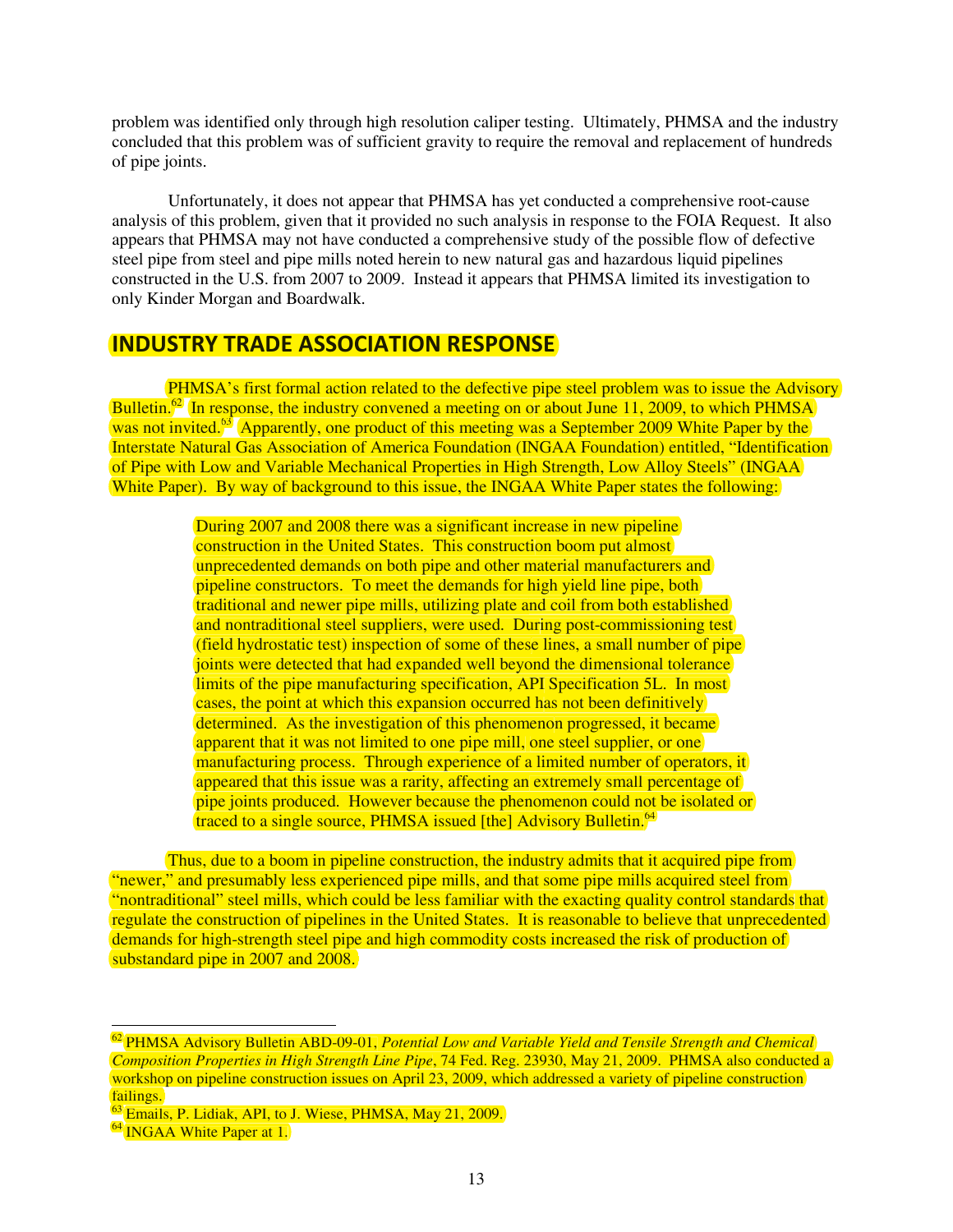Rather than seek or provide greater clarity about the cause and sources of the pipe joints that "expanded well beyond the dimensional limits of the pipe manufacturing specification, API Specification "expanded well beyond the dimensional limits of the pipe manufacturing specification, API Specification."<br>5L," the industry merely stated that the "point" of expansion (presumably this means time and cause of expansion) had not been "definitively determined." It also stated that the expansions were not limited to one pipe mill, one steel mill, or one manufacturing process, thereby implying that problems linked to only a single supplier should be of concern (which makes no logical sense). It did not support its statements with any data. It also stated that industry operators believe that the quality control problems were a "rarity, affecting an extremely small percentage of pipe joints produced," but failed to reference or with any data. It also stated that industry operators believe that the quality control problems were a<br>"rarity, affecting an extremely small percentage of pipe joints produced," but failed to reference or<br>provide any data After all, it only takes one bad pipe joint to create an environmental and economic disaster. In short, the INGAA White Paper ignored any detailed discussion of the root causes of the substandard pipe and offered only unfounded generalizations about the problem rather than solid explanations.

The industry attempted to justify a limited response to this problem by discussing historical pipeline failures occurring prior to the events that precipitated the Advisory Bulletin.<sup>65</sup> Historical data is not relevant when current evidence suggests new types of industry failings in "unprecedented" market conditions. Historical data does not justify a lack of robust response by PHMSA or the industry to specifically identified problems. bad pipe joint to create an environmental and economic disaster. In short, the response of the root causes of the substandard pipe and ineralizations about the problem rather than solid explanations.<br>
appred to justify a l

Finally, the INGAA White Paper contains two flow charts intended to guide an operator of an existing pipeline in its determination of whether it has a "potential issue with pipe quality and if so, what actions should be taken to address those issues."<sup>66</sup> Figure 1 indicates that existing pipelines intended to operate at an 80% design factor are subject to the review included in process  $B1<sup>67</sup>$  Figure 2 and its operate at an 80% design factor are subject to the review included in process  $B1$ .<sup> $67$ </sup> Figure 2 and its accompanying text describe the B1 process as being:

- 1) a determination of whether there is a known history of low mechanical properties or 1) a determination of whether there is a known history of  $\frac{1}{2}$  excessive expansion found during normal operations;<sup>68</sup>
- 2) if such history exists, then a company should conduct an in-line inspection (ILI) during its next assessment; and 2) if such history exists, then a company should conduct an in-line inspection (ILI) during its<br>
<u>next</u> assessment; and<br>
3) if such investigation shows expansions greater than "X%" amount (X%" is not specifically
- defined by the INGAA White Paper, which states only that it may be about 1%) then the company must "evaluate and mitigate" the expansions, apparently within one year of the analysis, however the industry has not identified what "evaluate and mitigate" means, when the one-year period tolls, or what actions might be required based on differing degrees of pipe<br>failings.<sup>69</sup> failings.<sup>69</sup>

Thus, it appears that the industry recommends that operators of existing pipelines, including pipelines constructed between 2007 and 2009, conduct an inspection for expansion anomalies only if their "normal" review of pipe data or information discovered during normal operations indicates that a threat of expanded pipes exists. However, the INGAA White Paper makes no recommendations about the type of constructed between 2007 and 2009, conduct an inspection for expansion anomalies only if their<br>
"normal" review of pipe data or information discovered during normal operations indicates that a threat of<br>
expanded pipes exi

<sup>&</sup>lt;sup>65</sup> INGAA White Paper at 2.

<sup>66</sup> Id. at 3.

<sup>67</sup> Id.

through its normal review of the pipe data, such as is conducted during pipe production, and any other operational<br>data or field observations, such as during tie-ins, installing taps, making coating repairs or performing p data or field observations, such as during tie-ins, installing taps, making coating repairs or performing pipe replacements, has made a determination that the threat of expanded pipe exists, then it must look further for such deformation during the next in-line inspection of the pipeline. If there is no evidence of low strength or excessively expanded pipe, no further action is required. Examples of such evidence include coating flaws caused by pipe strain and improper tie-in of a repair due to strain. This step does not contemplate extraordinary evaluations or inspections, but rather relies on those normally conducted as operations and maintenance activities." In of the pipeline. If there is no evidence of low strength or e<br>Examples of such evidence include coating flaws caused by<br>This step does not contemplate extraordinary evaluations or<br>as operations and maintenance activitie

 $69$  Id. at 6-9.